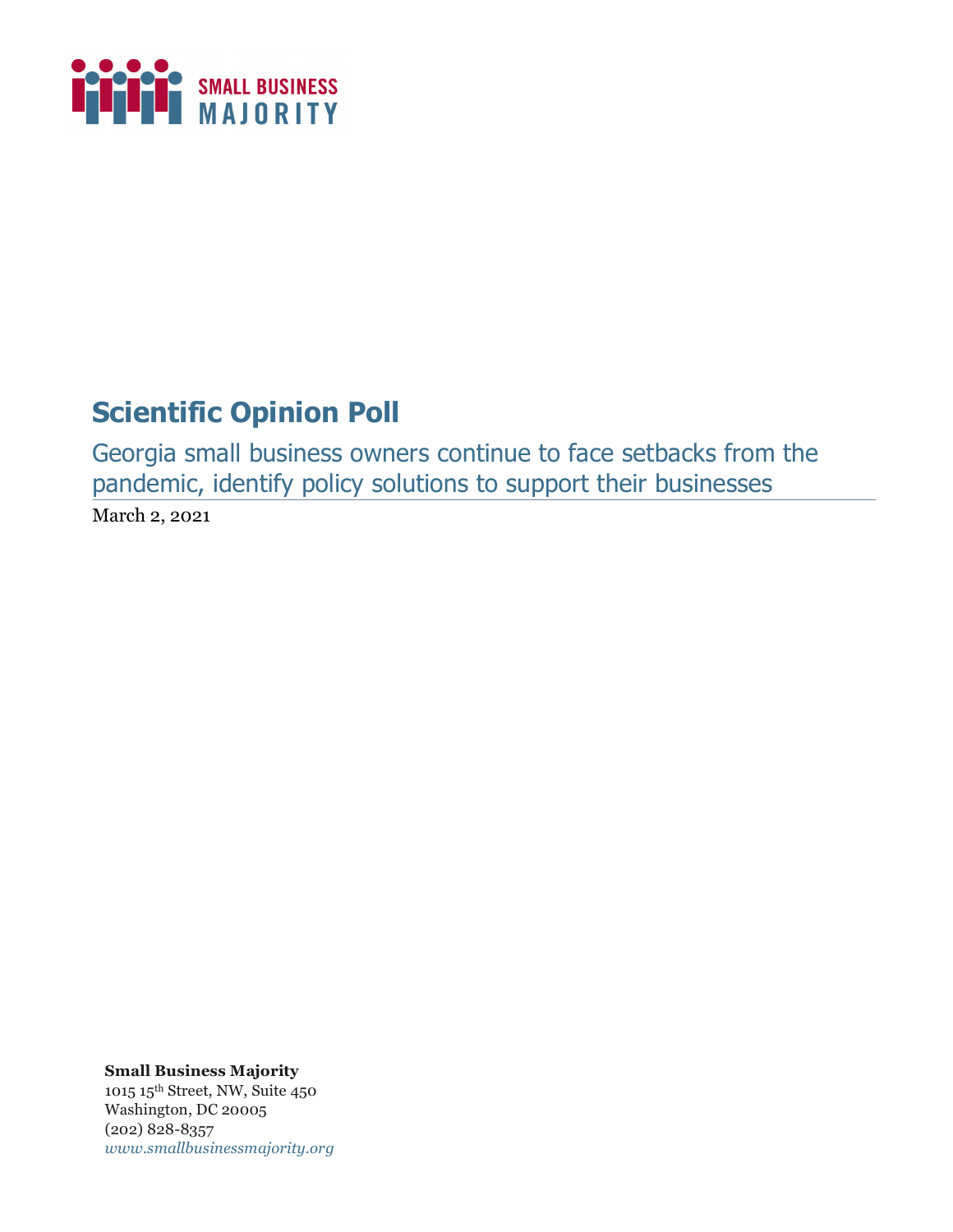# **Executive Summary**

Nearly a year into the COVID-19 pandemic that has strained Georgia's economy and public health system, small businesses across the state continue to face significant financial setbacks that are hampering their recovery. A new survey sheds light on the state of small business in Georgia, as well as their views on policy solutions that can boost their businesses and provide important support to their employees.

The poll, conducted by Chesapeake Beach Consulting for Small Business Majority, surveyed 300 small businesses in Georgia. The survey highlights the extent to which the COVID-19 crisis has pushed small businesses to the brink: 6 in 10 have been negatively affected, and the same number say their revenues declined last year compared to the previous year. More than half of those whose revenue declined report it will take **more than six months for their business revenues to return to pre-pandemic levels**, and 7% say they will never fully recover.

## **Figure 1:** *Small business owners in Georgia experience significant financial setbacks from pandemic*



Small business owners around the state have had to resort to significant measures to counteract these losses. One in 4 report they temporarily closed their business, more than 1 in 3 cut employee hours, 29% changed their business model dramatically, and 12% laid off employees permanently, among other measures.

Additionally, small business owners identified some of the biggest challenges they've faced during the pandemic and economic downturn. Nearly 4 in 10 say establishing or growing an e-commerce business has been a challenge, and an additional 4 in 10 have struggled to retrofit their commercial spaces to ensure customer and employee safety. Nearly 3 in 10 (29%) say obtaining health insurance for themselves and their employees has been a challenge.

Looking ahead to the next three months, Georgia small business owners anticipate they will be forced to take additional action to combat their financial hardships. Nearly 1 in 4 expect to adapt their business model, nearly 1 in 10 (9%) will permanently close their business, an additional 1 in 10 will close temporarily, and 40% anticipate supply chain disruptions. Conversely, 23% say they will expand their business operations and 35% say they will add employees in the next three months. Importantly, many small businesses expect they'll be forced to reduce their workforce in some manner in the next few months, as outlined in Figure 2.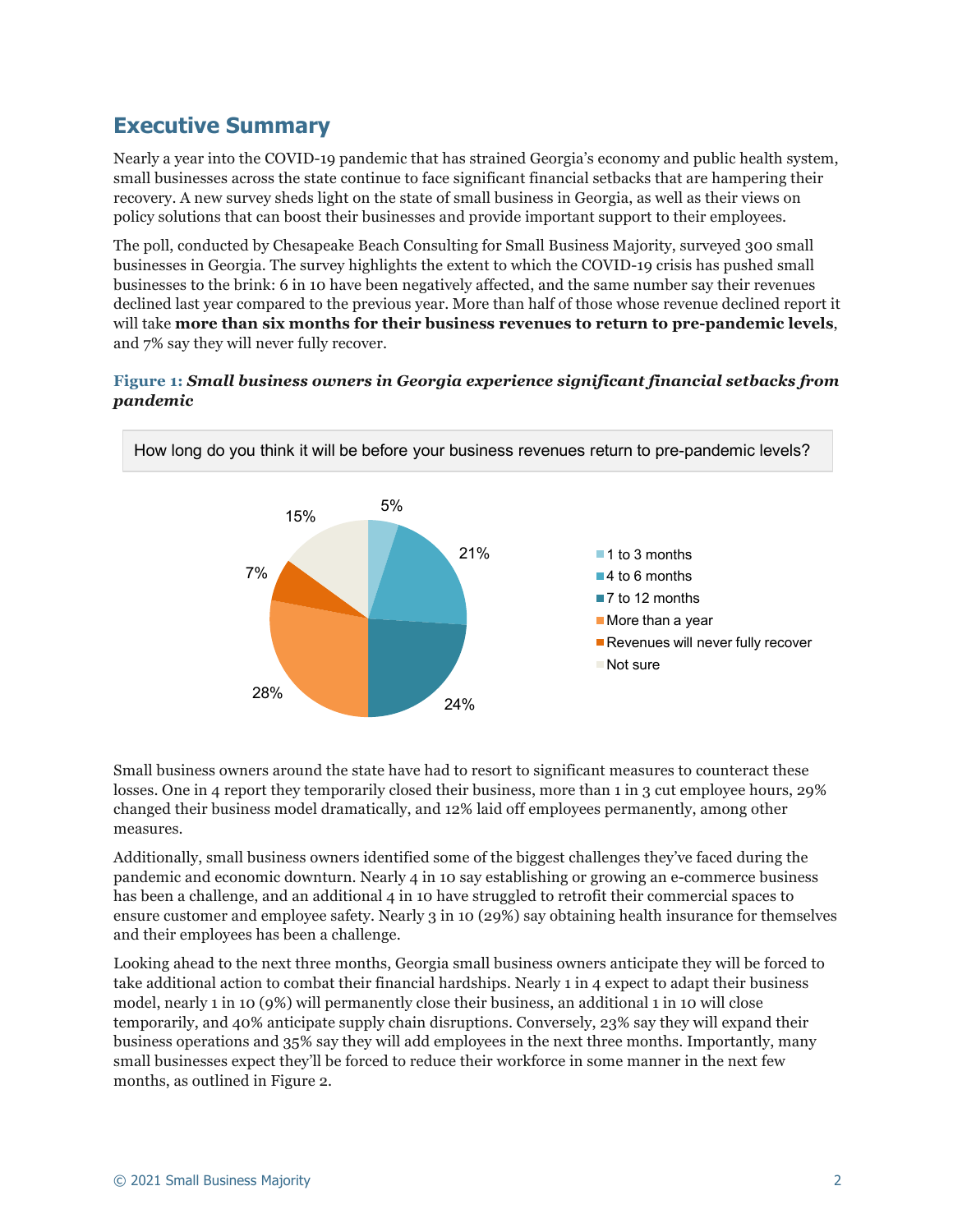#### **Figure 2:** *Many small business owners expect to reduce work force in the next few months*



The survey gauged entrepreneurs' views on a number of state policy proposals that would have an impact on small businesses and their employees, as well as Georgia's economy. One of the most popular proposals is to **expand Medicaid eligibility** to people who make 138% of the federal poverty level (59% support, with 30% strongly supporting). Additional policy proposals include the following:

- Nearly 6 in 10 (58%) support establishing a **state Earned Income Tax Credit (EITC)** program for low-income employees and self-employed business owners, modeled on the federal EITC program.
- 56% support creating **a statewide retirement program** for employees of small businesses and the self-employed, to be funded entirely by employee contributions.
- Half of small businesses support creating a **state paid family and medical leave insurance program**, funded by a payroll tax paid for by employees and employers (compared to 43% who oppose).
- A plurality (48%) want to eliminate tax credits that out-of-state film companies can claim, which have allowed them to avoid paying any Georgia state taxes. Such a change could help level the playing field for small, local businesses that are unable to access these sorts of tax credits.

It's important to note that the respondents are politically diverse and don't view these policy issues through an ideological lens: 45% of respondents identify as Republican or Republican-leaning independent, 28% as Democrat or Democrat-leaning independent and 16% as pure Independent.

As these findings reveal, many Georgia small businesses are still struggling to keep the lights on and their employees on payroll as a result of the economic downturn. While many policymakers tout Georgia as a great state to own and operate a business, the results of this poll suggest that small businesses may be little more than a talking point for these officials, as business owners are making difficult decisions to keep their costs down. As the state legislature considers many issues related to healthcare and benefits, tax credits and other proposals that could impact the business community and the economy, it's critical that they put the needs of Georgia small businesses front and center in their policymaking.

# **Methodology**

This poll reflects a statewide survey of 300 small business owners in Georgia. The poll was an online and phone survey conducted by Chesapeake Beach for Small Business Majority between January 14 to January 19. The margin of error is +/-4.4%. Most respondents (70%) own very small businesses with 1-10 employees, and 22% are located in a rural area.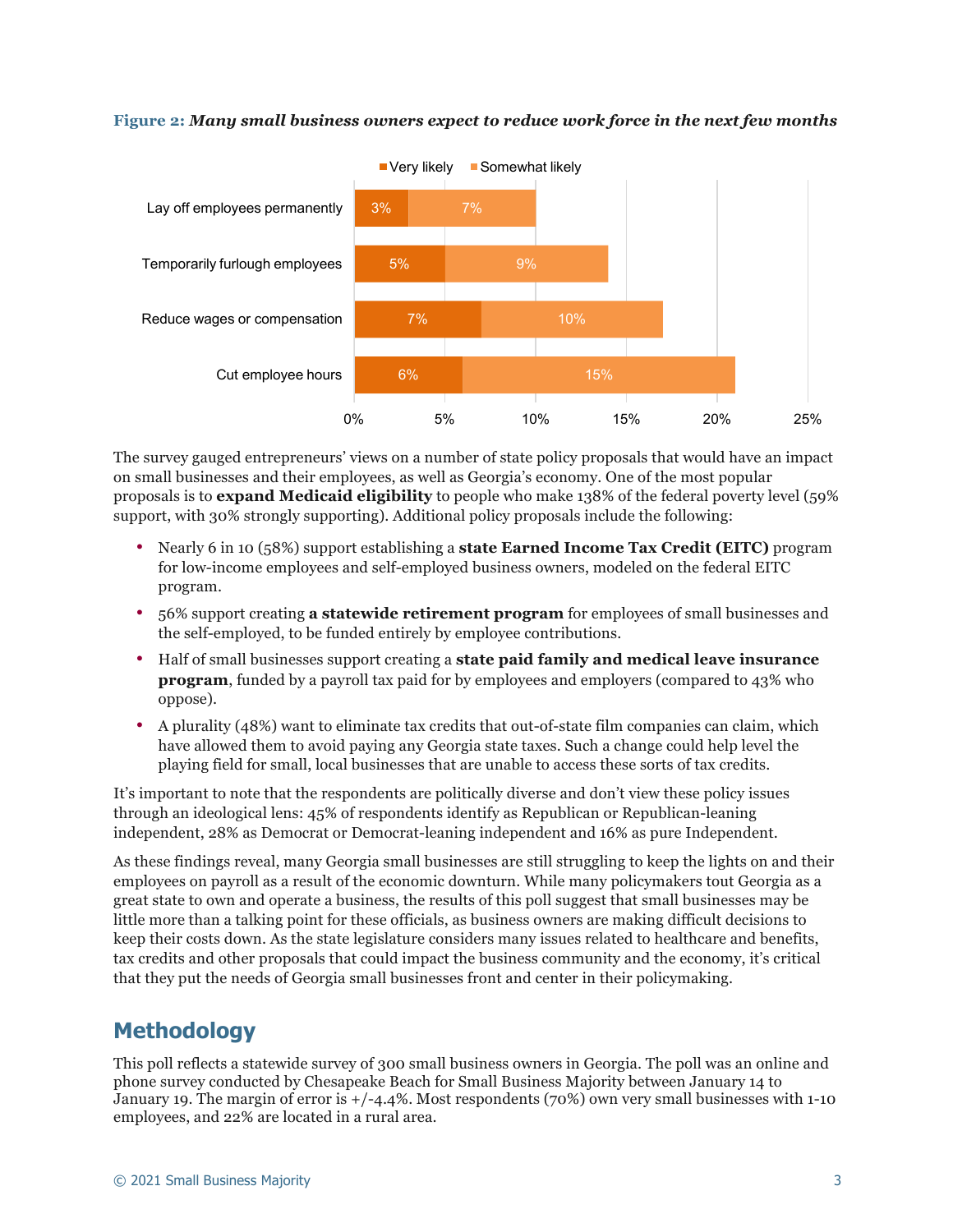# **Survey toplines**

|    | 1. Please indicate your gender.                                                                                                           |  |
|----|-------------------------------------------------------------------------------------------------------------------------------------------|--|
|    |                                                                                                                                           |  |
|    |                                                                                                                                           |  |
|    | 2. Approximately how many people work 30 or more hours per week at your company,<br>including yourself? Please don't include contractors. |  |
|    |                                                                                                                                           |  |
|    |                                                                                                                                           |  |
|    |                                                                                                                                           |  |
|    |                                                                                                                                           |  |
|    |                                                                                                                                           |  |
|    |                                                                                                                                           |  |
|    | 3. Which of the following categories best describes your business?                                                                        |  |
|    |                                                                                                                                           |  |
|    |                                                                                                                                           |  |
|    |                                                                                                                                           |  |
|    |                                                                                                                                           |  |
|    |                                                                                                                                           |  |
|    |                                                                                                                                           |  |
|    |                                                                                                                                           |  |
|    |                                                                                                                                           |  |
|    |                                                                                                                                           |  |
|    |                                                                                                                                           |  |
|    |                                                                                                                                           |  |
|    |                                                                                                                                           |  |
|    |                                                                                                                                           |  |
|    |                                                                                                                                           |  |
|    | 4. What was your company's approximate yearly revenue BEFORE the pandemic and                                                             |  |
|    | economic downturn? Just a rough estimate is ok.                                                                                           |  |
|    |                                                                                                                                           |  |
|    |                                                                                                                                           |  |
|    |                                                                                                                                           |  |
|    |                                                                                                                                           |  |
|    |                                                                                                                                           |  |
|    |                                                                                                                                           |  |
|    |                                                                                                                                           |  |
| 5. | How has your business been affected overall by the COVID-19 pandemic?                                                                     |  |
|    |                                                                                                                                           |  |
|    |                                                                                                                                           |  |
|    |                                                                                                                                           |  |
|    |                                                                                                                                           |  |
|    |                                                                                                                                           |  |
|    |                                                                                                                                           |  |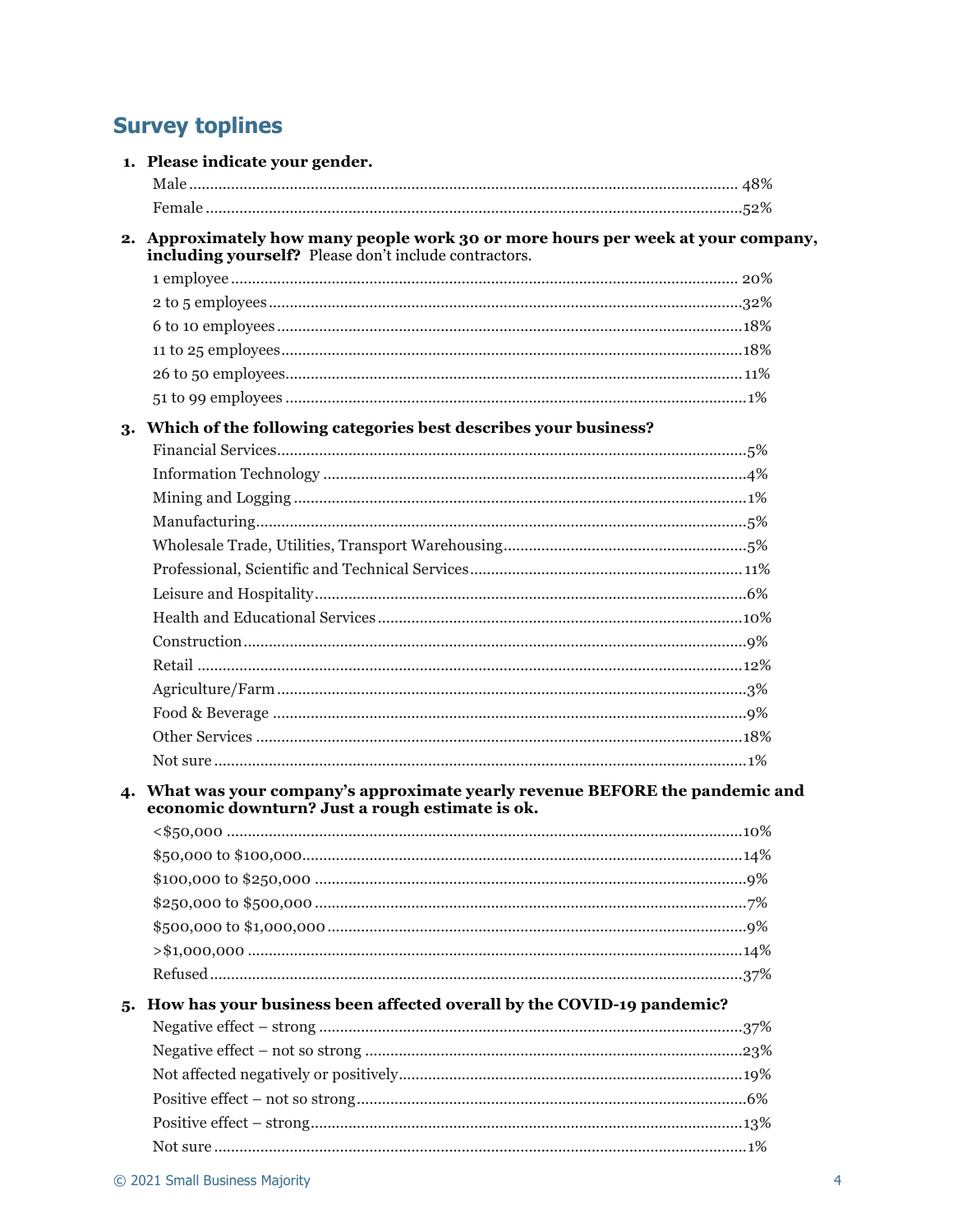|    | 6. Thinking about the height of the pandemic and economic shutdown this year, would<br>you say that your revenue during that period declined, stayed the same, or increased<br>compared to the same time last year? If you have been in business less than one year, say so. |  |
|----|------------------------------------------------------------------------------------------------------------------------------------------------------------------------------------------------------------------------------------------------------------------------------|--|
|    |                                                                                                                                                                                                                                                                              |  |
|    |                                                                                                                                                                                                                                                                              |  |
|    |                                                                                                                                                                                                                                                                              |  |
|    |                                                                                                                                                                                                                                                                              |  |
| 7. | How much would you say that your revenue during that period declined compared to<br>the same time last year? (If revenue declined in $Q6$ . $N=178$ )                                                                                                                        |  |
|    |                                                                                                                                                                                                                                                                              |  |
|    |                                                                                                                                                                                                                                                                              |  |
|    |                                                                                                                                                                                                                                                                              |  |
|    |                                                                                                                                                                                                                                                                              |  |
|    |                                                                                                                                                                                                                                                                              |  |
|    |                                                                                                                                                                                                                                                                              |  |
|    |                                                                                                                                                                                                                                                                              |  |
|    | 8. How long do you think it will be before your business revenues return to pre-pandemic<br><b>levels?</b> (If revenue declined in $Q6$ , $N=178$ )                                                                                                                          |  |
|    |                                                                                                                                                                                                                                                                              |  |
|    |                                                                                                                                                                                                                                                                              |  |
|    |                                                                                                                                                                                                                                                                              |  |
|    |                                                                                                                                                                                                                                                                              |  |
|    |                                                                                                                                                                                                                                                                              |  |
|    |                                                                                                                                                                                                                                                                              |  |
|    | 9. How much would you say that your revenue grew during that period compared to the<br>same time last year? (If revenue increased in $Q6. N=53$ )                                                                                                                            |  |
|    |                                                                                                                                                                                                                                                                              |  |
|    |                                                                                                                                                                                                                                                                              |  |
|    |                                                                                                                                                                                                                                                                              |  |
|    |                                                                                                                                                                                                                                                                              |  |
|    |                                                                                                                                                                                                                                                                              |  |
|    |                                                                                                                                                                                                                                                                              |  |
|    |                                                                                                                                                                                                                                                                              |  |
|    | 10. During the pandemic and economic downturn, have you done any of the following?                                                                                                                                                                                           |  |
|    |                                                                                                                                                                                                                                                                              |  |
|    |                                                                                                                                                                                                                                                                              |  |
|    |                                                                                                                                                                                                                                                                              |  |
|    |                                                                                                                                                                                                                                                                              |  |
|    |                                                                                                                                                                                                                                                                              |  |
|    |                                                                                                                                                                                                                                                                              |  |
|    |                                                                                                                                                                                                                                                                              |  |
|    |                                                                                                                                                                                                                                                                              |  |
|    |                                                                                                                                                                                                                                                                              |  |
|    | Modified business operations to comply with state/local health guidelines63%                                                                                                                                                                                                 |  |
|    |                                                                                                                                                                                                                                                                              |  |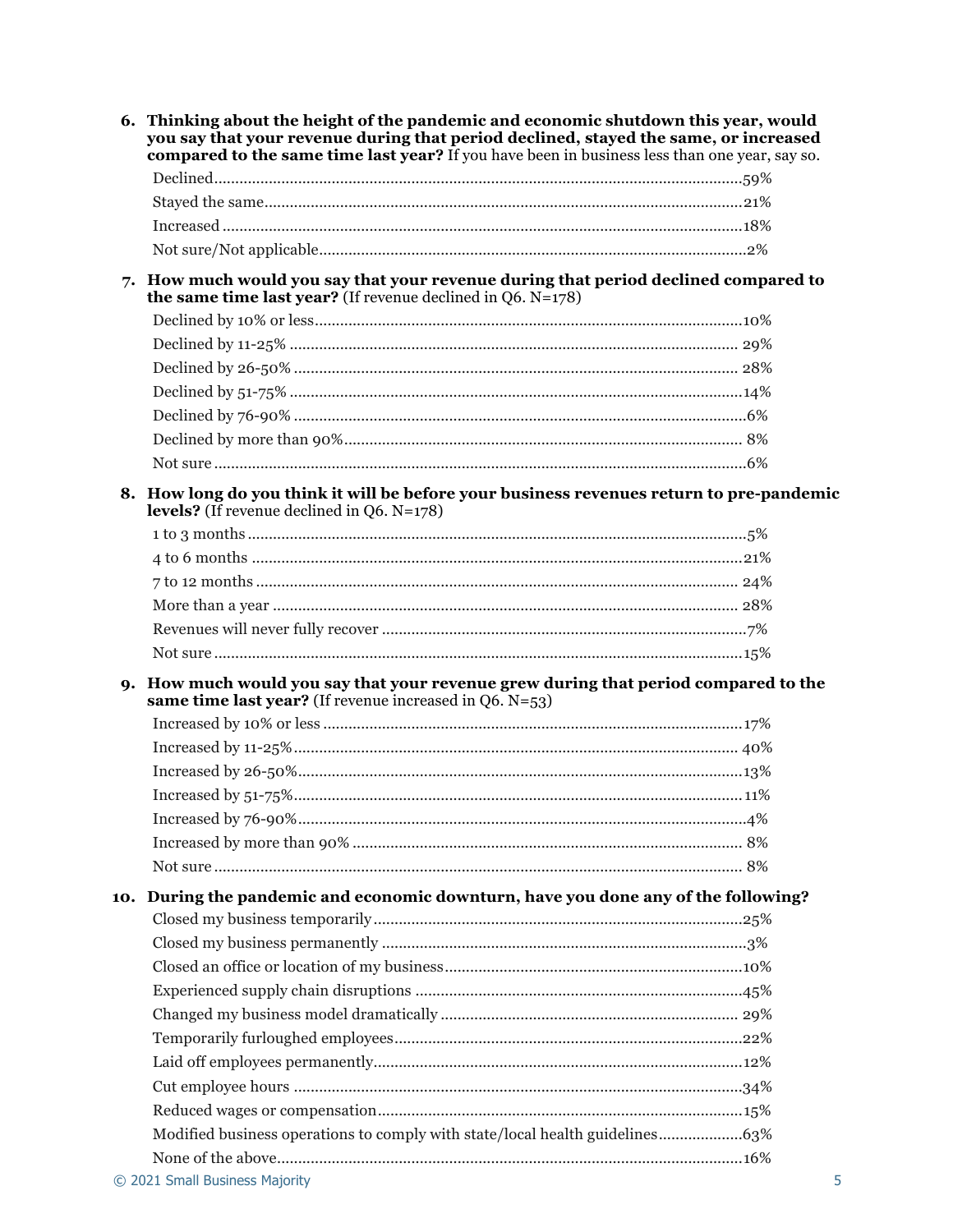### **11. Looking ahead to the next three months, how likely is it that your business will do the following:**

#### **Add employees**

| Somewhat unlikely 12%              |  |
|------------------------------------|--|
|                                    |  |
| Not applicable to my business  15% |  |
|                                    |  |
|                                    |  |
|                                    |  |

# **Change business model dramatically**

| Somewhat unlikely18%              |  |
|-----------------------------------|--|
|                                   |  |
| Not applicable to my business  1% |  |
|                                   |  |
|                                   |  |
|                                   |  |

# **Close permanently**

| Not applicable to my business 9% |  |
|----------------------------------|--|
|                                  |  |
|                                  |  |
|                                  |  |

# **Close temporarily**

| Not applicable to my business 3% |  |
|----------------------------------|--|
|                                  |  |
|                                  |  |
|                                  |  |
|                                  |  |

# **Temporarily furlough employees**

| Somewhat unlikely 12%             |  |
|-----------------------------------|--|
|                                   |  |
| Not applicable to my business 19% |  |
|                                   |  |
|                                   |  |
|                                   |  |

# **Lay off employees permanently**

| Somewhat unlikely 12% |  |
|-----------------------|--|
|                       |  |
|                       |  |
|                       |  |
|                       |  |
|                       |  |

## **Cut employee hours**

| Not applicable to my business  18% |  |
|------------------------------------|--|
|                                    |  |
|                                    |  |
|                                    |  |

### **Reduce wages or compensation**

| Somewhat unlikely 12% |  |
|-----------------------|--|
|                       |  |
|                       |  |
|                       |  |
|                       |  |
|                       |  |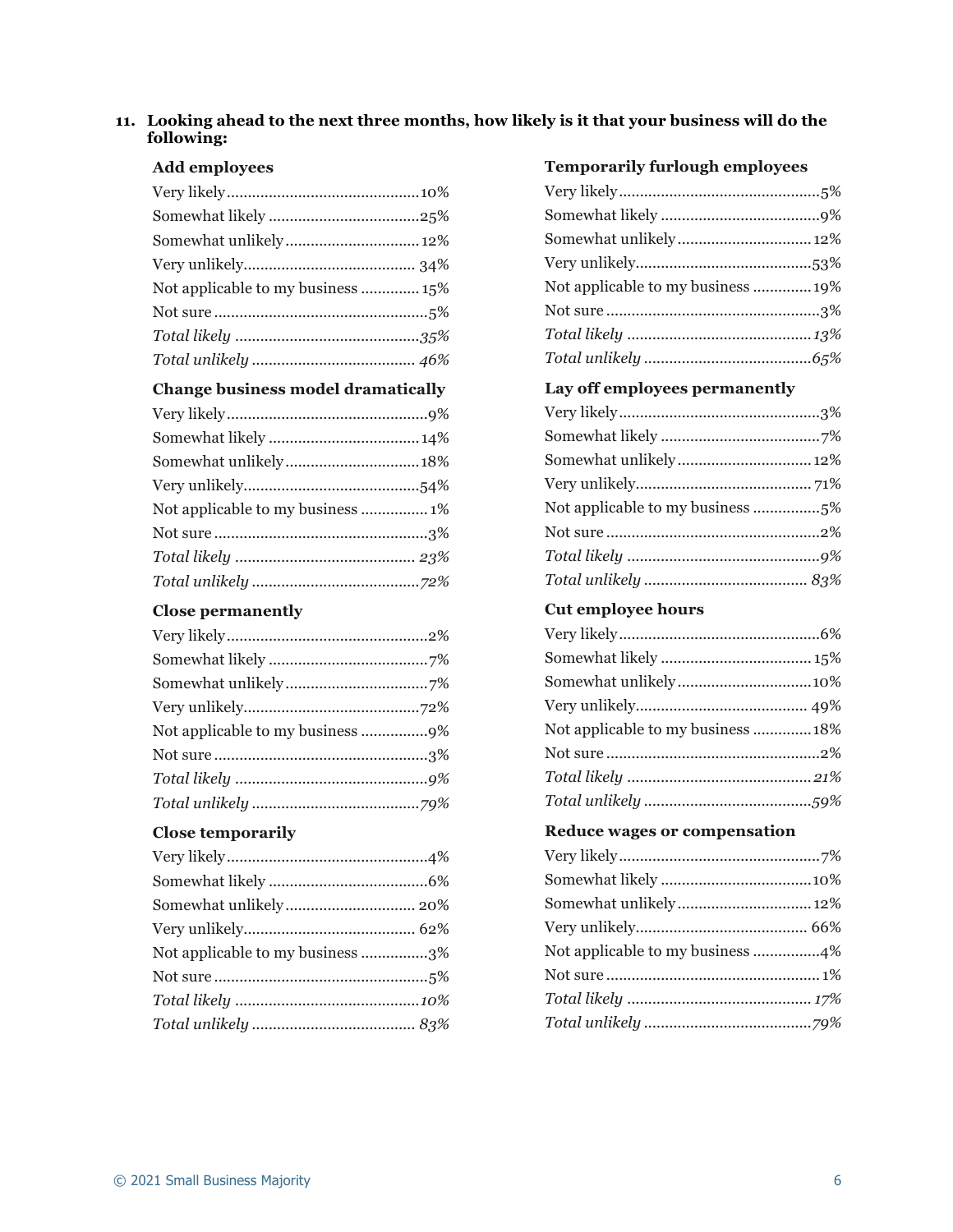#### **Attempt to sell your business**

| Not applicable to my business  12% |  |
|------------------------------------|--|
|                                    |  |
|                                    |  |
|                                    |  |
|                                    |  |

# **Expand business operations**

| Not applicable to my business 3% |  |
|----------------------------------|--|
|                                  |  |
|                                  |  |
|                                  |  |
|                                  |  |

### **Close an office or location**

| Not applicable to my business  15%         |  |  |  |  |
|--------------------------------------------|--|--|--|--|
|                                            |  |  |  |  |
|                                            |  |  |  |  |
|                                            |  |  |  |  |
| <b>Experience supply chain disruptions</b> |  |  |  |  |
|                                            |  |  |  |  |
|                                            |  |  |  |  |
|                                            |  |  |  |  |
|                                            |  |  |  |  |
|                                            |  |  |  |  |
|                                            |  |  |  |  |
|                                            |  |  |  |  |
|                                            |  |  |  |  |
|                                            |  |  |  |  |

**12. Please indicate whether each of the following has been a major challenge, minor challenge, or not a challenge for your business during the pandemic and economic downturn.**

|                                                                                | Major<br>challenge | Minor<br>challenge | Not a<br>challenge | <b>Not</b><br>applicable | <b>Not</b><br>sure |
|--------------------------------------------------------------------------------|--------------------|--------------------|--------------------|--------------------------|--------------------|
| Establishing or growing my                                                     |                    | 23%                | 37%                | 22%                      | 2%                 |
| Retrofitting my commercial space to<br>ensure customer and employee safety 13% |                    | 27%                | 39%                | 21%                      | $< 1\%$            |
| Getting health insurance coverage<br>for myself and/or my employees  18%       |                    | 11%                | 50%                | 20%                      | $1\%$              |
| Switching to a remote work                                                     |                    | 13%                | 37%                | 28%                      | 2%                 |
| Availability of employees                                                      |                    | 23%                | 47%                | 8%                       | 0%                 |

Georgia is considering a number of policies that could impact small businesses, employees and the economy. For each of the following, say whether you support or oppose the proposed idea.

#### **13. Eliminating tax credits that out-of-state film companies can claim, which have allowed them to avoid paying any Georgia state taxes.**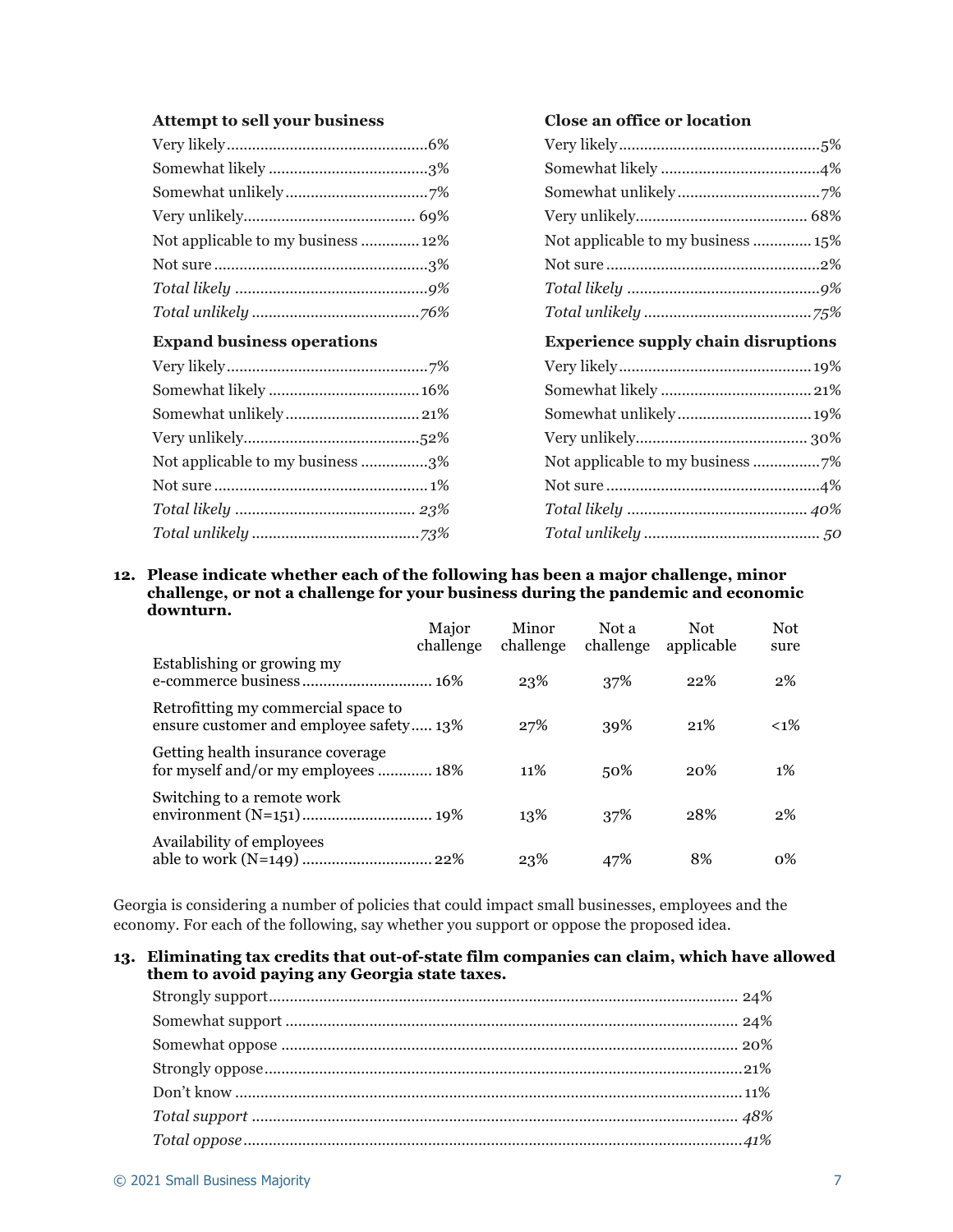|     | 14. Creating a state family and medical leave insurance program, funded by a payroll tax<br>paid for by both employees and employers. $(N=149)$                                                                                 |      |  |  |
|-----|---------------------------------------------------------------------------------------------------------------------------------------------------------------------------------------------------------------------------------|------|--|--|
|     |                                                                                                                                                                                                                                 |      |  |  |
|     |                                                                                                                                                                                                                                 |      |  |  |
|     |                                                                                                                                                                                                                                 |      |  |  |
|     |                                                                                                                                                                                                                                 |      |  |  |
|     |                                                                                                                                                                                                                                 |      |  |  |
|     |                                                                                                                                                                                                                                 |      |  |  |
|     |                                                                                                                                                                                                                                 |      |  |  |
|     | 15. Expanding Medicaid eligibility to people who make 138% of the federal poverty level.                                                                                                                                        |      |  |  |
|     |                                                                                                                                                                                                                                 |      |  |  |
|     |                                                                                                                                                                                                                                 |      |  |  |
|     |                                                                                                                                                                                                                                 |      |  |  |
|     |                                                                                                                                                                                                                                 |      |  |  |
|     |                                                                                                                                                                                                                                 |      |  |  |
|     |                                                                                                                                                                                                                                 |      |  |  |
|     |                                                                                                                                                                                                                                 |      |  |  |
| 16. | Create a statewide retirement program for employees of small businesses and the self-<br>employed, to be funded entirely by employee contributions.                                                                             |      |  |  |
|     |                                                                                                                                                                                                                                 |      |  |  |
|     |                                                                                                                                                                                                                                 |      |  |  |
|     |                                                                                                                                                                                                                                 |      |  |  |
|     |                                                                                                                                                                                                                                 |      |  |  |
|     |                                                                                                                                                                                                                                 |      |  |  |
|     |                                                                                                                                                                                                                                 |      |  |  |
|     |                                                                                                                                                                                                                                 |      |  |  |
| 17. | Establish a state Earned Income Tax Credit (EITC) program for low-income workers<br>and self-employed individuals, modeled on the federal EITC program.                                                                         |      |  |  |
|     |                                                                                                                                                                                                                                 |      |  |  |
|     |                                                                                                                                                                                                                                 | .27% |  |  |
|     |                                                                                                                                                                                                                                 |      |  |  |
|     |                                                                                                                                                                                                                                 |      |  |  |
|     |                                                                                                                                                                                                                                 |      |  |  |
|     |                                                                                                                                                                                                                                 |      |  |  |
|     |                                                                                                                                                                                                                                 |      |  |  |
|     | 18. Raising the tax on tobacco products including e-cigarettes by almost 500% from \$0.37<br>to \$1.81. This is estimated to raise more than \$600 million annually to fund smoking<br>cessation programs, healthcare and more. |      |  |  |
|     |                                                                                                                                                                                                                                 |      |  |  |
|     |                                                                                                                                                                                                                                 |      |  |  |
|     |                                                                                                                                                                                                                                 |      |  |  |
|     |                                                                                                                                                                                                                                 |      |  |  |
|     |                                                                                                                                                                                                                                 |      |  |  |
|     |                                                                                                                                                                                                                                 |      |  |  |
|     |                                                                                                                                                                                                                                 |      |  |  |